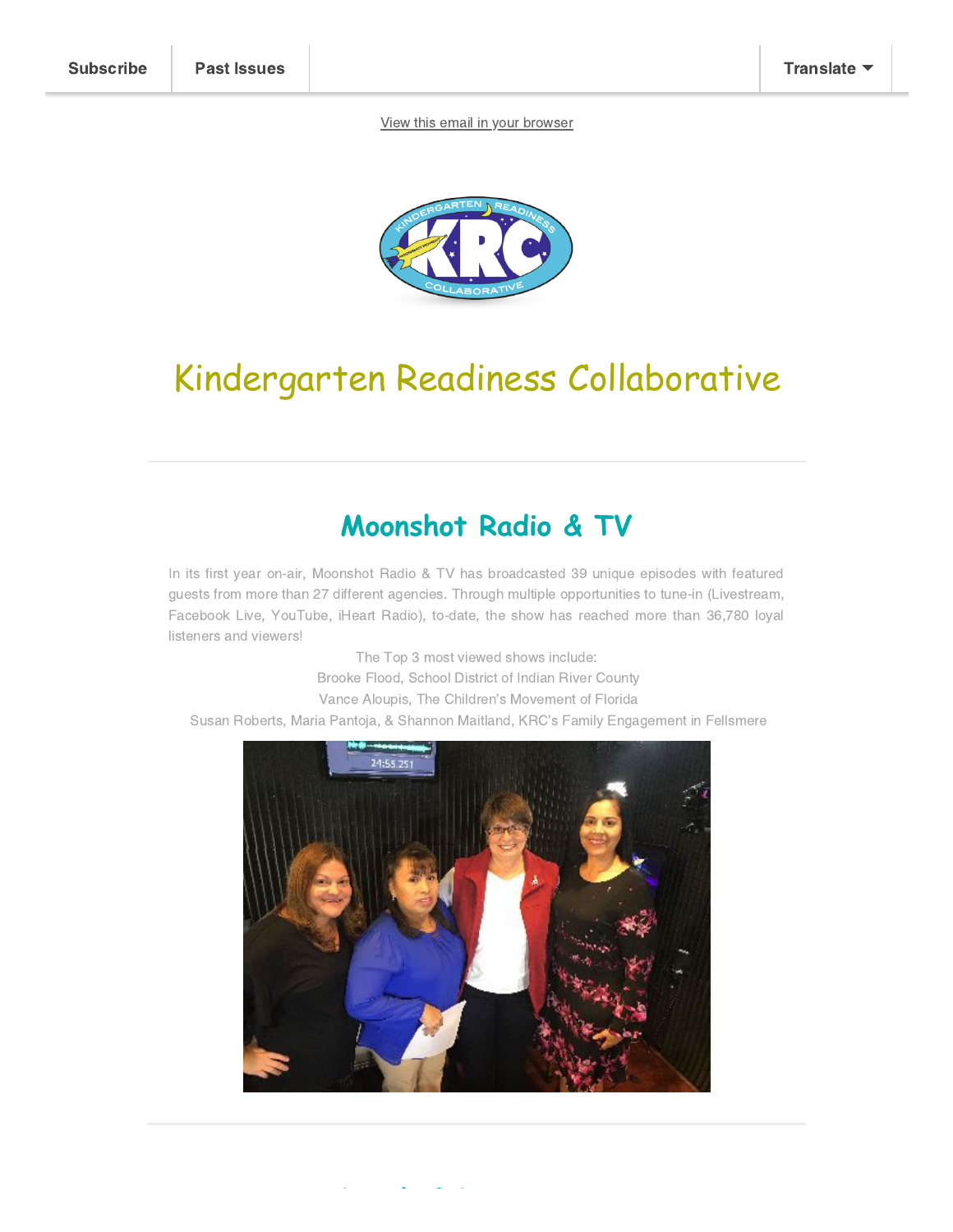### [Subscribe](http://eepurl.com/gw-F0z) [Past Issues](https://us20.campaign-archive.com/home/?u=4a971bf89c4dbac16ff0c1529&id=b70e93cd03) [Translate](javascript:;)

KRC hosted a total of 3 Lunch & Learns with 161 people in attendance overall. Topics focused on the complexities of helping vulnerable populations by learning from historical context and from our own personal histories. For our premiere event, we welcomed 75 local thought leaders to engage in meaningful discussions surrounding early childhood education and advocacy with David Lawrence Jr. The diverse group of attendees represented more than 35 different agencies (local, regional, and state-wide), businesses, philanthropists, and private citizens. Each attendee received an autographed copy of Dave's book A Dedicated Life.

**Lunch & Learn Series**



### **Family Engagement in Fellsmere & Gifford**

We view ourselves as Family Connection Centers in Fellsmere and Gifford, where families and community organizations are able to come together in a nurturing atmosphere to discuss the issues they face. KRC's Family Connection Centers, a community-based initiative, has the unique ability to help families improve their quality of life by building parents' and children's knowledge and skills while also addressing underlying family issues. These trusted relationships make big impacts in real families' lives.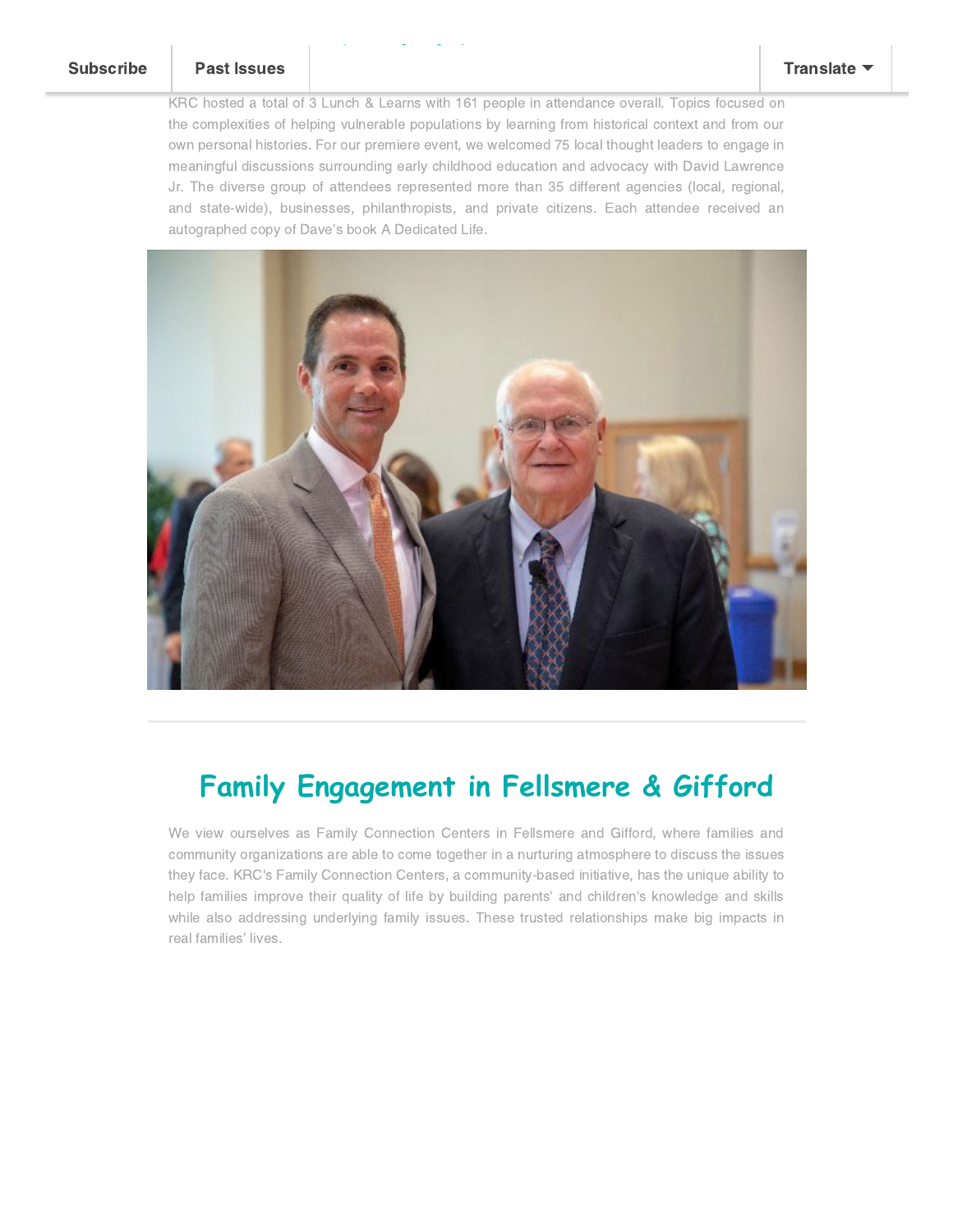

## **Family-Friendly Events**

Embracing the message that "your community cares about you and your family," the 2019 Pre-K Party & Kindergarten Round-up attracted over 2,000 children and families to engage in a day of multi-sensory learning and school preparation.

Representatives from 50 schools and partner agencies participated in the event by registering children for kindergarten, VPK, Head Start, afterschool programs, health screenings, and sports programs.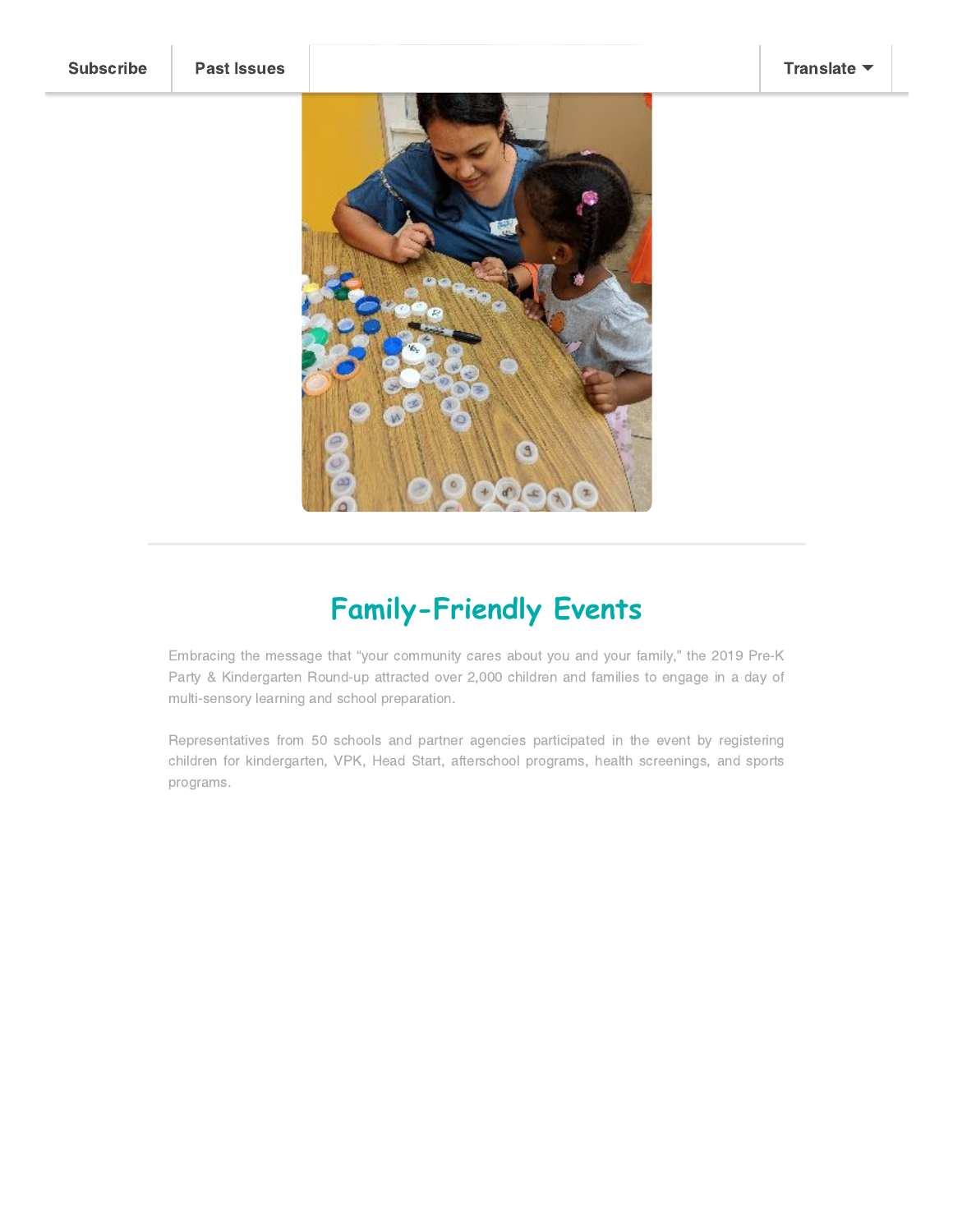

### **Generous Community Support**

This year KRC was the recipient of grant funds from: Grand Harbor Community Outreach Program John's Island Community Service League John's Island Foundation Quail Valley Charities Children's Services Advisory Committee

These funds will allow KRC to continue the important work of supporting families in Gifford and Fellsmere through KRCs Family Connection Centers.